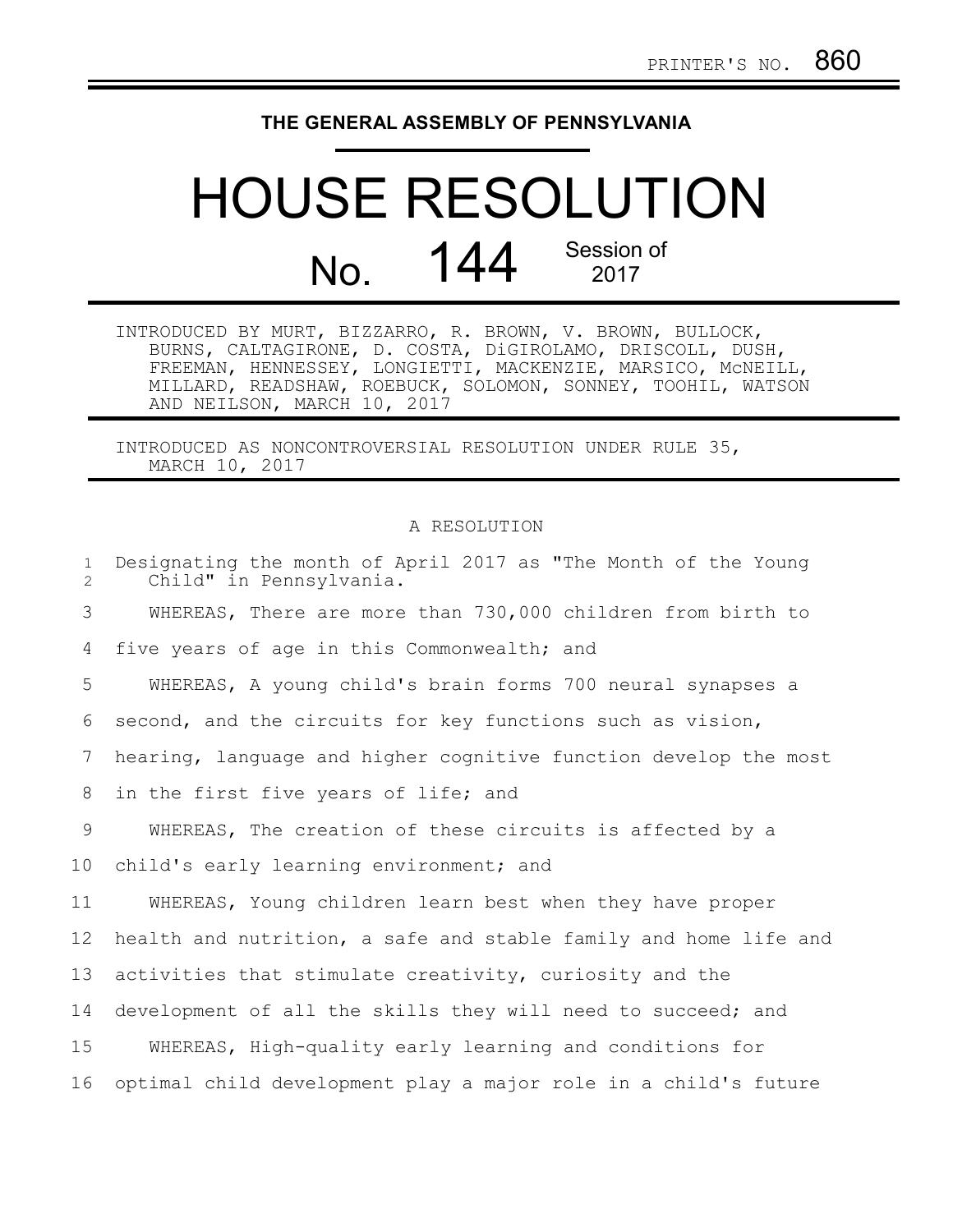success in school and in life; and 1

WHEREAS, Talking, reading and playing with children from birth builds the language, mathematics and social skills they need to be ready for kindergarten; and 2 3 4

WHEREAS, Forty years of research has shown that children receiving high-quality early education are more likely to be prepared for and do better in school, graduate from high school, attend college and participate in job training; and 5 6 7 8

WHEREAS, Children attending high-quality early learning programs are better prepared for the competitive work force, including opportunities in law enforcement and the military; and WHEREAS, High-quality early learning is especially beneficial to children whose educational opportunities are hindered by poverty or other circumstances; and 9 10 11 12 13 14

WHEREAS, Parents and guardians are able to be productive, engaged and focused employees when their children are afforded a stable and high-quality early learning environment at a reasonable cost; and 15 16 17 18

WHEREAS, Research demonstrates high-quality early learning saves taxpayer dollars by reducing the need for special education and remedial instruction and decreases drop-out rates, crime and incarceration; and 19 20 21 22

WHEREAS, High-quality early learning programs in this Commonwealth such as Pre-K Counts, Head Start Supplemental Assistance Program, Keystone STARS, Early Intervention and evidence-based home visiting are sound investments that are preparing our youngest children for success in school and in life; and 23 24 25 26 27 28

WHEREAS, Supporting and retaining a well-trained, early learning staff is critical since a highly qualified staff is an 29 30

20170HR0144PN0860 - 2 -